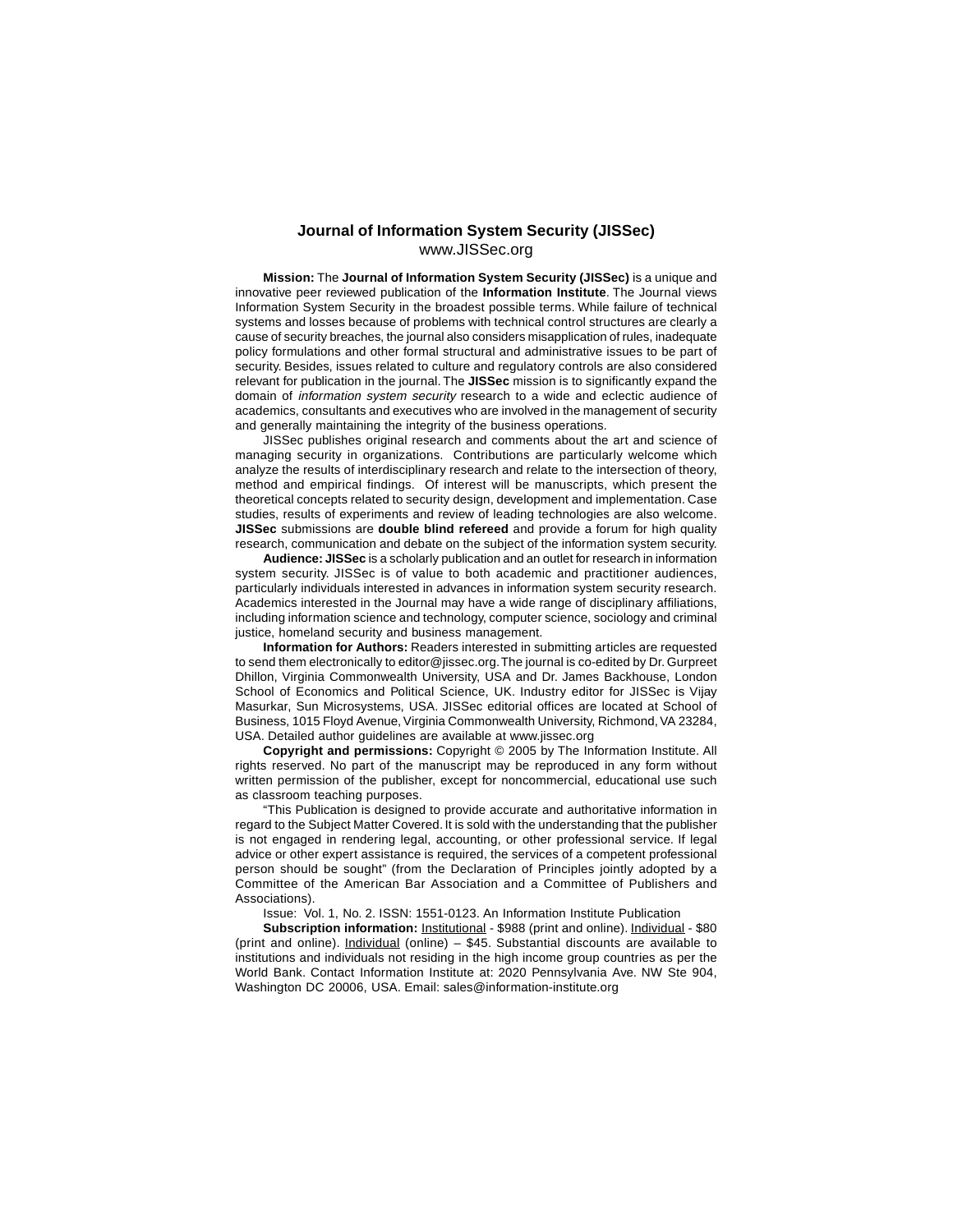# **Editors**

Gurpreet Dhillon Virginia Commonwealth University, USA James Backhouse London School of Economics, UK

### **Industry Editor**

Vijay Masurkar Sun Microsystems, USA

#### **Associate Editors**

Jeimy J. Cano, Universidad de los Andes, Columbia Jean-Noel Ezingeard, Henley Management College, UK Steve Furnell, University of Plymouth, UK Qing Hu, Florida Atlantic University, USA Günther Pernul, University of Regensburg, Germany Jeff Stanton, Syracuse University, USA Mikko Siponen, University of Oulu, Finland Raj Sharman, SUNY Buffalo, USA Rossouw von Solms, PE Technikon, South Africa Dan Shoemaker, University of Detroit Mercy, USA Merrill Warkentin, Mississippi State University, USA Mark Weiser, Oklahoma State University, USA Greg B. White, University of Texas, San Antonio, USA

#### **Book Review Editor**

Heinz Roland Weistroffer Virginia Commonwealth University

### **Editorial Advisors**

Richard Baskerville Georgia State University, USA Allen Lee Virginia Commonwealth University, USA

#### **Editorial Assistant**

Gurvirender Tejay Virginia Commonwealth University, USA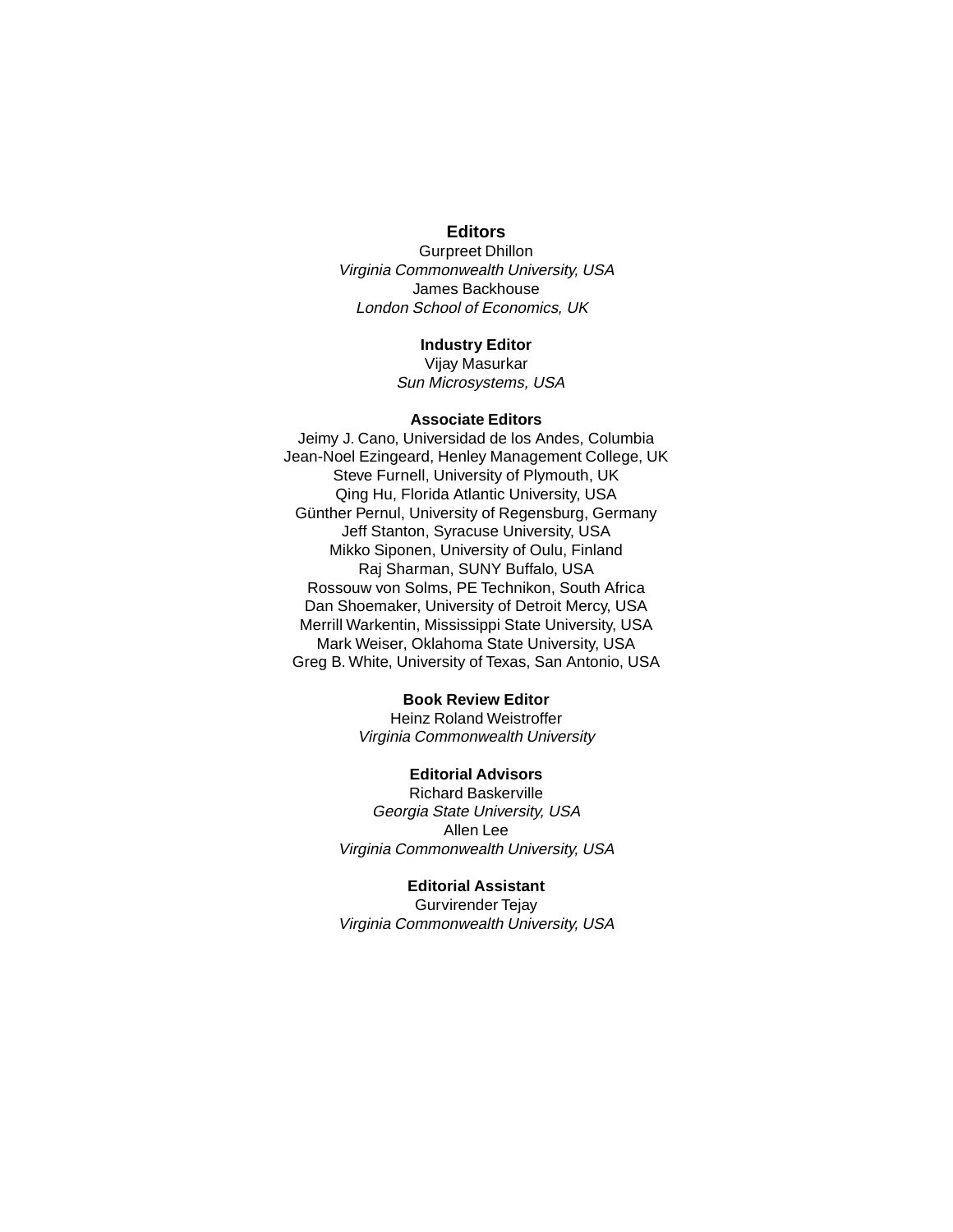|                                                      | JISSec 1(2) 2005 |                                                                                                                                    |                                                                                        |
|------------------------------------------------------|------------------|------------------------------------------------------------------------------------------------------------------------------------|----------------------------------------------------------------------------------------|
|                                                      |                  |                                                                                                                                    | Journal of<br><b>Information System</b><br><b>Security</b>                             |
| <b>The</b><br><b>Information</b><br><b>Institute</b> |                  |                                                                                                                                    | www.jissec.org                                                                         |
|                                                      |                  | Volume 1 Number 2                                                                                                                  | 2005                                                                                   |
| Editorial                                            | 1                | Editorial                                                                                                                          |                                                                                        |
| Research papers                                      | 3                | Methodology to Assess the Impact of                                                                                                | Investments in Security Tools and Products<br>Sriraman Ramachandran and Greg. B. White |
|                                                      | 26               | Heterogeneous Distributed Systems Into<br>A Single Database Architecture<br>Nikolaos Avourdiadis, Andrew JC Blyth,<br>Paula Thomas | SoapSy - Unifying Security Data From Various                                           |
|                                                      | 53               | <b>Sharon Perez</b>                                                                                                                | Case Study: The case of a Computer Hack                                                |